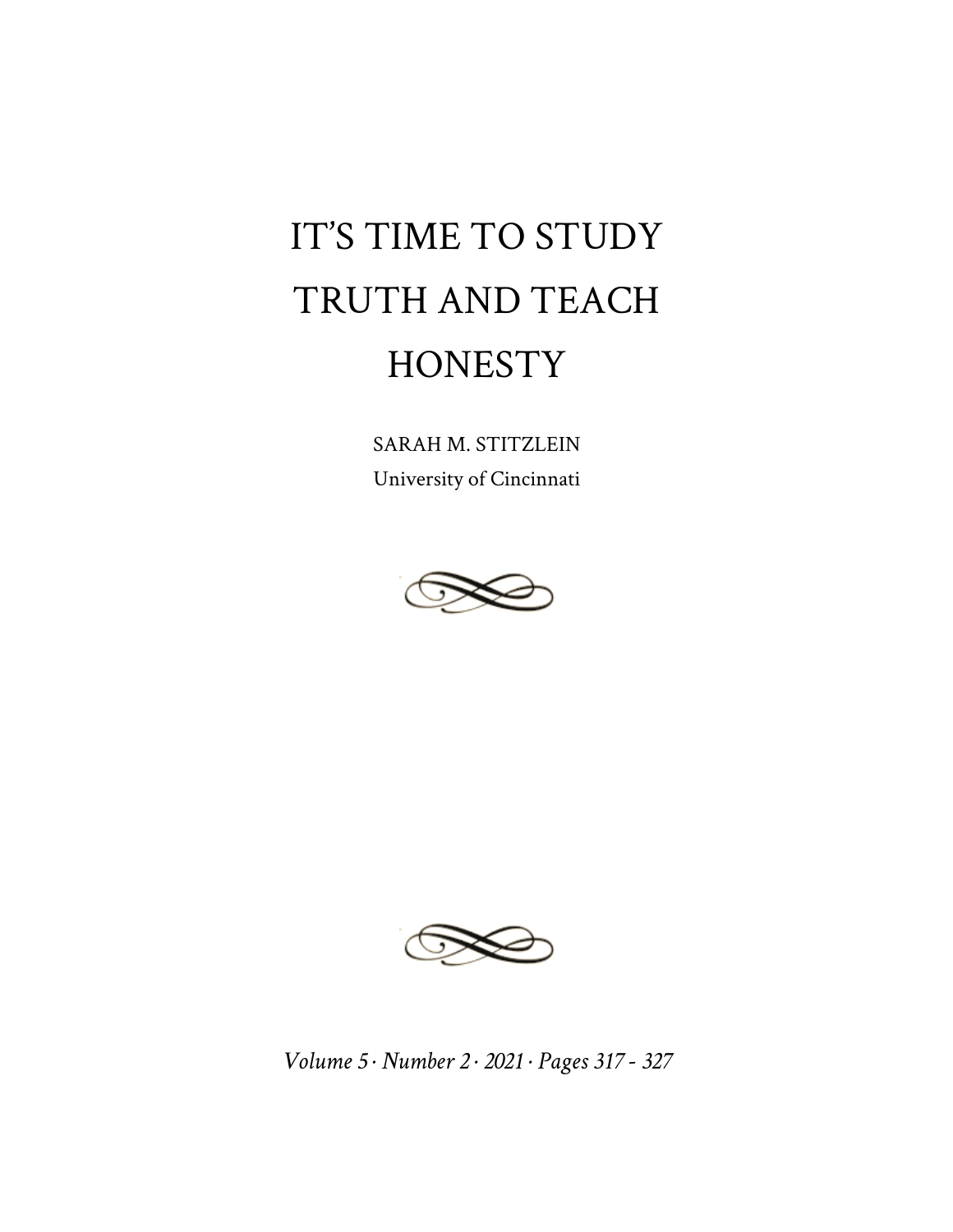iven that so many pragmatists have urged other philosophers to stop getting hung up on matters of truth, it may seem surprising for me to argue here that it's time for us to return our focus to studying truth—what it is and how it operates—and how to pursue and portray truth with honesty. Even more importantly, I believe it's time for us to overtly teach about truth in our schools and universities and to make the cultivation of honesty more overt within citizenship education. G

Critics, such as Daniel Dennett, have claimed that too many pragmatists undervalue truth, and others, including Bernard Williams, have argued that pragmatists

> encourage us to get beyond fussing about something called 'the truth,' and address ourselves just to technical and social benefits, solidarity, democracy, the discouragement of cruelty, and other laudable ends. It seems not to occur to them that even if the ideals of discovering and telling the truth were in themselves illusions, if the ideas of 'the truth' were itself empty, those illusions might well play a vital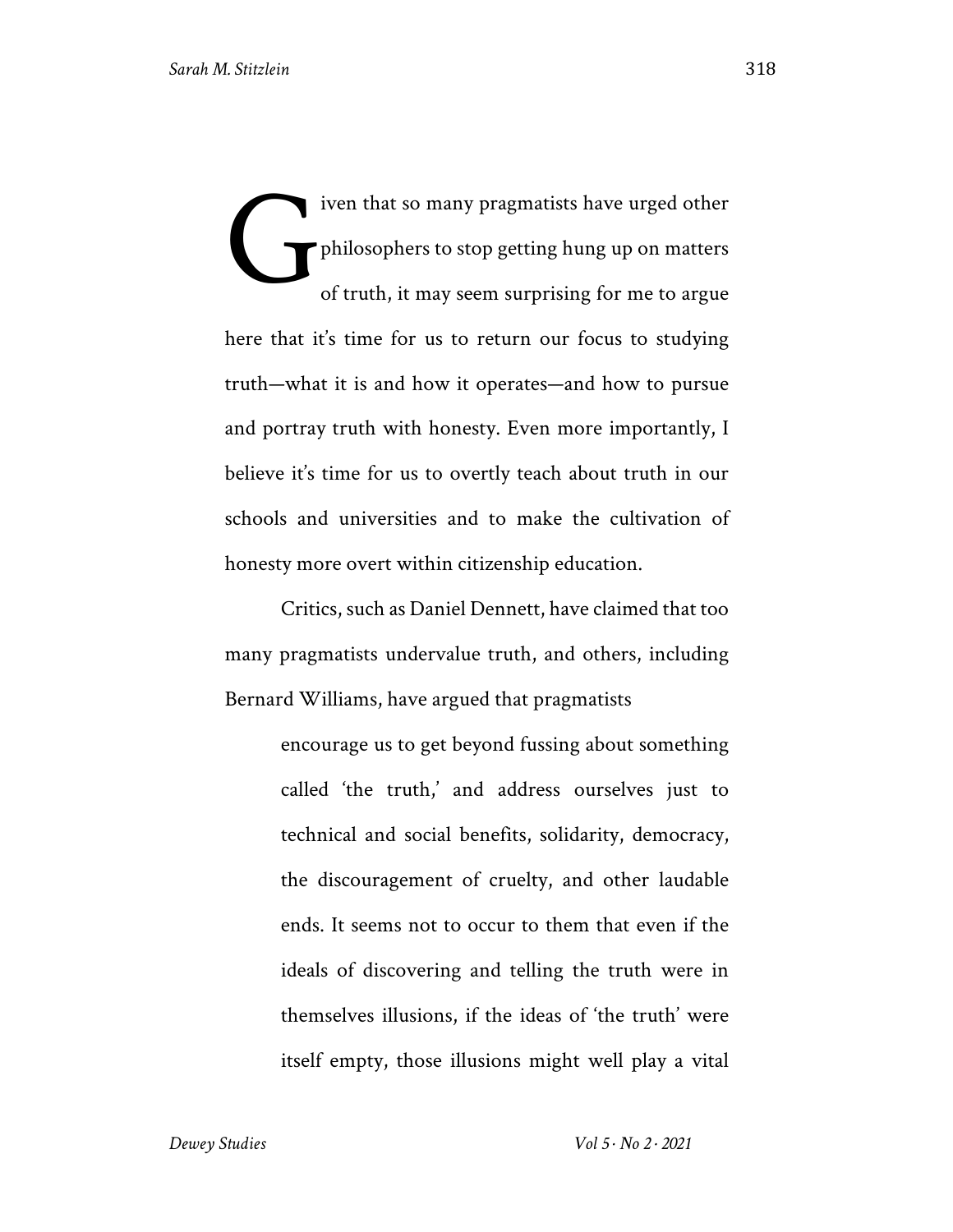part in our identifying and pursuing those objectives.<sup>1</sup>

The January 2021 attack on the Capitol exposes just how much truth matters; democracy and lives are on the line when citizens struggle to discern truth or adhere to misinformation spread by their leaders and each other. And truth plays a significant role in achieving the aims pragmatists like myself have long sought, even as we have distanced ourselves from it.

The United States is struggling from a host of phenomenon related to deceit and post-truth. Increasingly, citizens privilege their own emotions and personal beliefs over objective facts, expert opinions, or scientific evidence. As a result, we have struggled to engage in civic inquiry and arrive at satisfactory solutions regarding many shared problems—from ensuring the security of our elections to determining whether to receive a COVID vaccine to deciding whether global warming is a significant threat

<sup>1</sup> Daniel Dennett, "Postmodernism and Truth," in *Philosophy: The Quest for Truth*, ed. Louis Pojman. 6<sup>th</sup> edition. (Oxford University Press, 2006, 233). Bernard Arthur Owen Williams, *Truth & Truthfulness: An Essay in Genealogy* (Princeton, NJ: Princeton University Press, 2002, 59).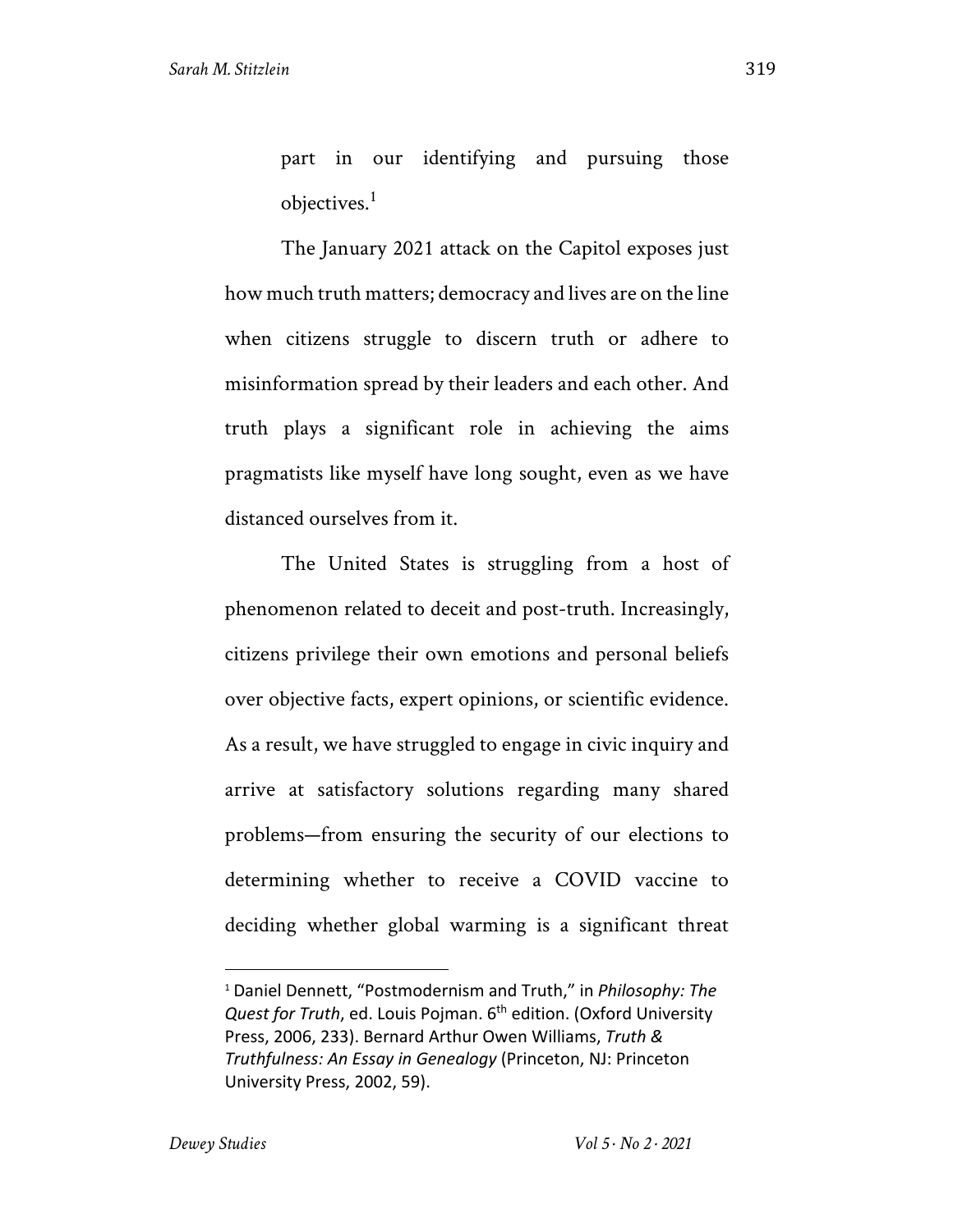worthy of legislative action. To put this in Deweyan terms, we are unable to find our way out of indeterminate situations, form publics to address shared problems, and engage in inquiry to understand those problems and test potential solutions. Without sufficiently understanding the connection between truth, honesty, and a healthy democracy, our civic reasoning will continue to flounder.

Returning with closer attention to the work of Dewey may help us better make sense of our current predicament and offer better visions of an improved democracy. For Dewey, democracy entails institutions and ways of living. As a mode of associated living, citizens work together to engage in inquiry about our world and establish truth as that which works to promote individual growth and societal flourishing. These undertakings are ideally inclusive and collaborative, for our inquiries are improved when we draw upon many sources of evidence and incorporate many perspectives. In Dewey's words, democracy is a "conjoint" and "cooperative" undertaking. $<sup>2</sup>$ </sup>

<sup>2</sup> John Dewey, "Democracy and Education." *The Middle Works, 1899-1924, Vol 9*. Edited by JoAnn Boydston. Carbondale: Southern Illinois University Press, 1980/1916, 29.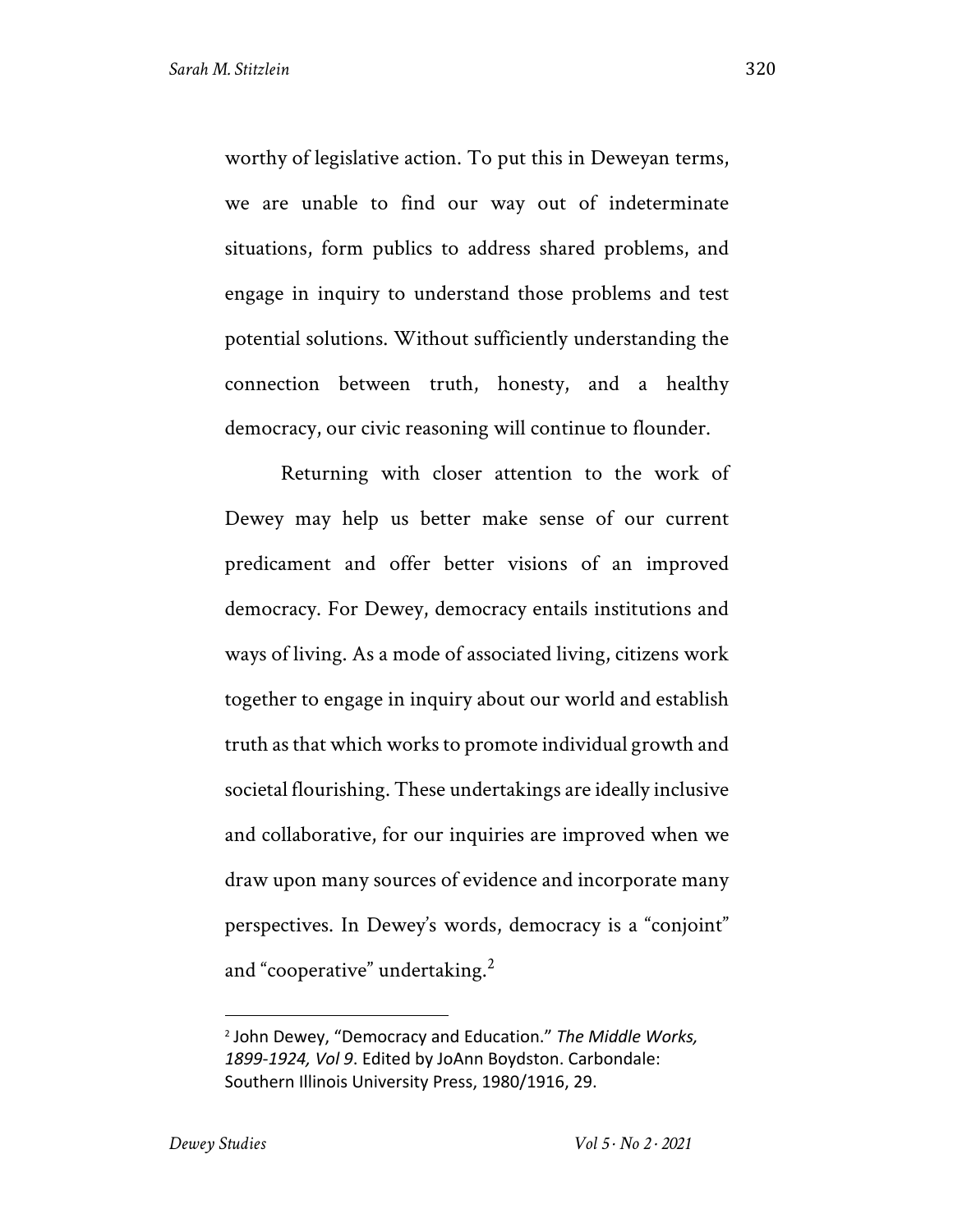Lying and partisanship are eroding both the institutions of democracy and democracy as a way of life. Citizens are increasingly unwilling to trust experts and organizations traditionally tasked with determining truth, from scientific agencies to Inspector Generals. Instead, they are increasingly drawn into echo chambers where they assert the supremacy of their own feelings and opinions, often aligning themselves with partisan perspectives. At the same time, citizens, who increasingly see the media as biased, doubt whether it is any longer a reliable check on political leaders. As a result, citizens are left unable to attain and agree upon trustworthy sources and reliable information, which breaks down their ability to work together to solve collective problems.

This situation goads us to reconsider how we understand what truth is and the role it serves in democracy. This is an opportunity for philosophers to ponder and explicate, and one I believe that could be guided by Deweyan pragmatist notions of truth. For Dewey and some other pragmatist thinkers, we aim at truth—even while recognizing that it is partial and temporary—as we engage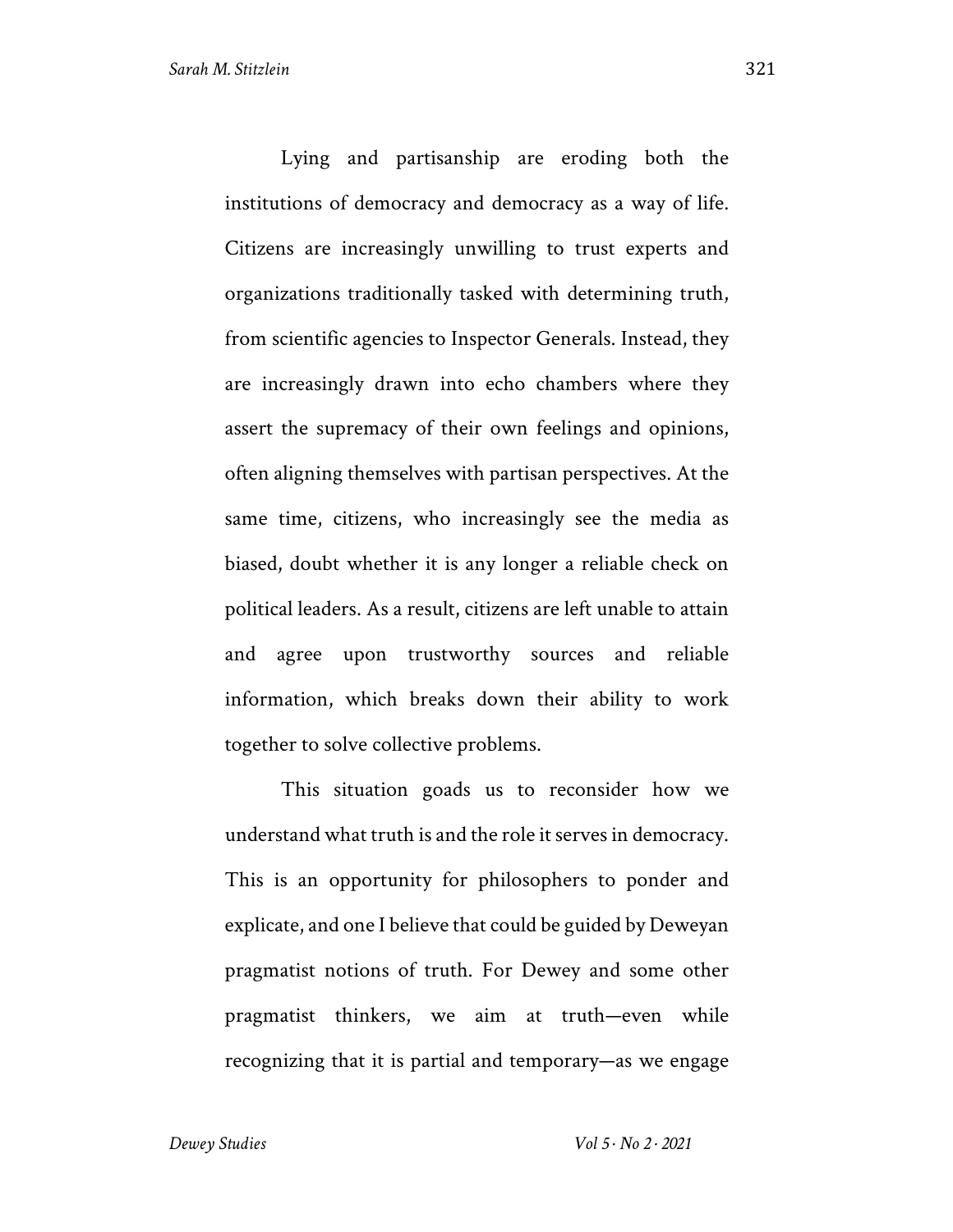in inquiry because truth is what helps us to understand our world and fulfill our needs within it. Dewey focuses on consequences to determine whether something is true, seeking what "works" for us by profitably combining our experiences and leading us to further experiences that satisfy our needs. Truth as "what works," then, is that which helps us to undertake civic reasoning well together and solve shared problems.

Admittedly, such an understanding of truth might appear to slide into modern-day notions of truth decay. But truth is not merely a matter of opinion about what works for one individual or in one particular situation. Deweyan notions of truth are put to the test in scientific inquiry, across populations, and in the long run. And, when placed within a social conception of democracy, citizens must seek out the perspectives of and impact on others in order to verify truthfulness. Placing discussions of truth within this context humanizes them, exposing the relevance and importance of truth in ways that epistemological accounts of coherence or correspondence cannot. So, rather than getting bogged down today in fighting over whose facts are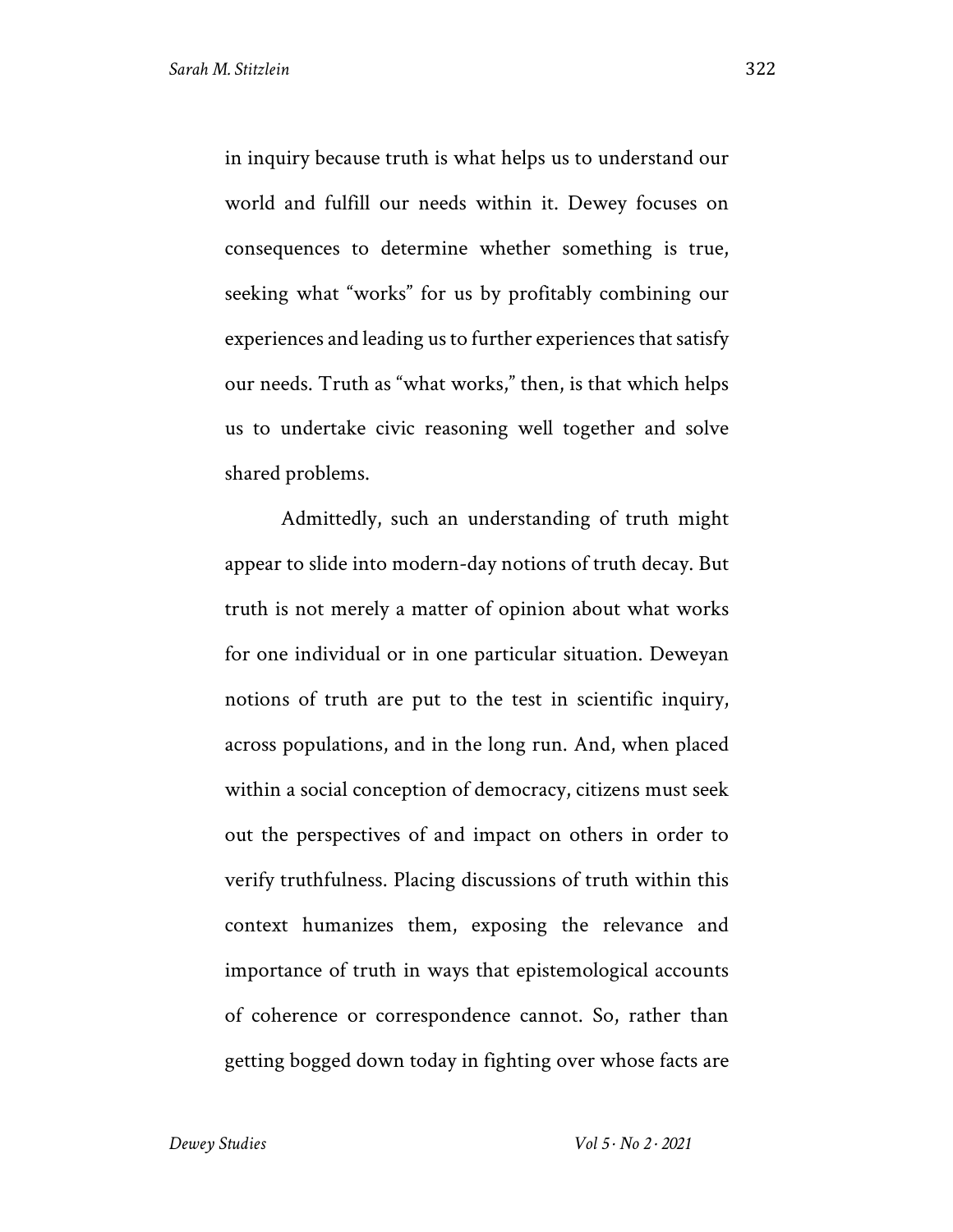correct or pointing fingers at leaders suspected of lying, Dewey urges us to look at how truth functions in practice. What matters, then, is not so much whether one is being morally responsible, but whether the consequences of one's actions distort or derail efforts at civic reasoning and our ability to solve social problems. This shift in emphasis may be a helpful way to respond to our current struggles in democracy.

Moreover, when the understanding of democracy that we uphold in our scholarly writing and cultural critiques reflects a wider view of social life and relationships, we may discover new insights into how dishonesty jeopardizes our relationships to each other and, on the other hand, how we might head off the temptation to be dishonest for self-serving reasons. Scholars may benefit from looking more closely at the distinctions between Dewey's social view of democracy and more procedural or moral accounts of democracy. Roberto Frega rightly describes that while a moral conception of democracy explains the meaning of democracy with reference to values (equality, freedom) considered as ultimate ends,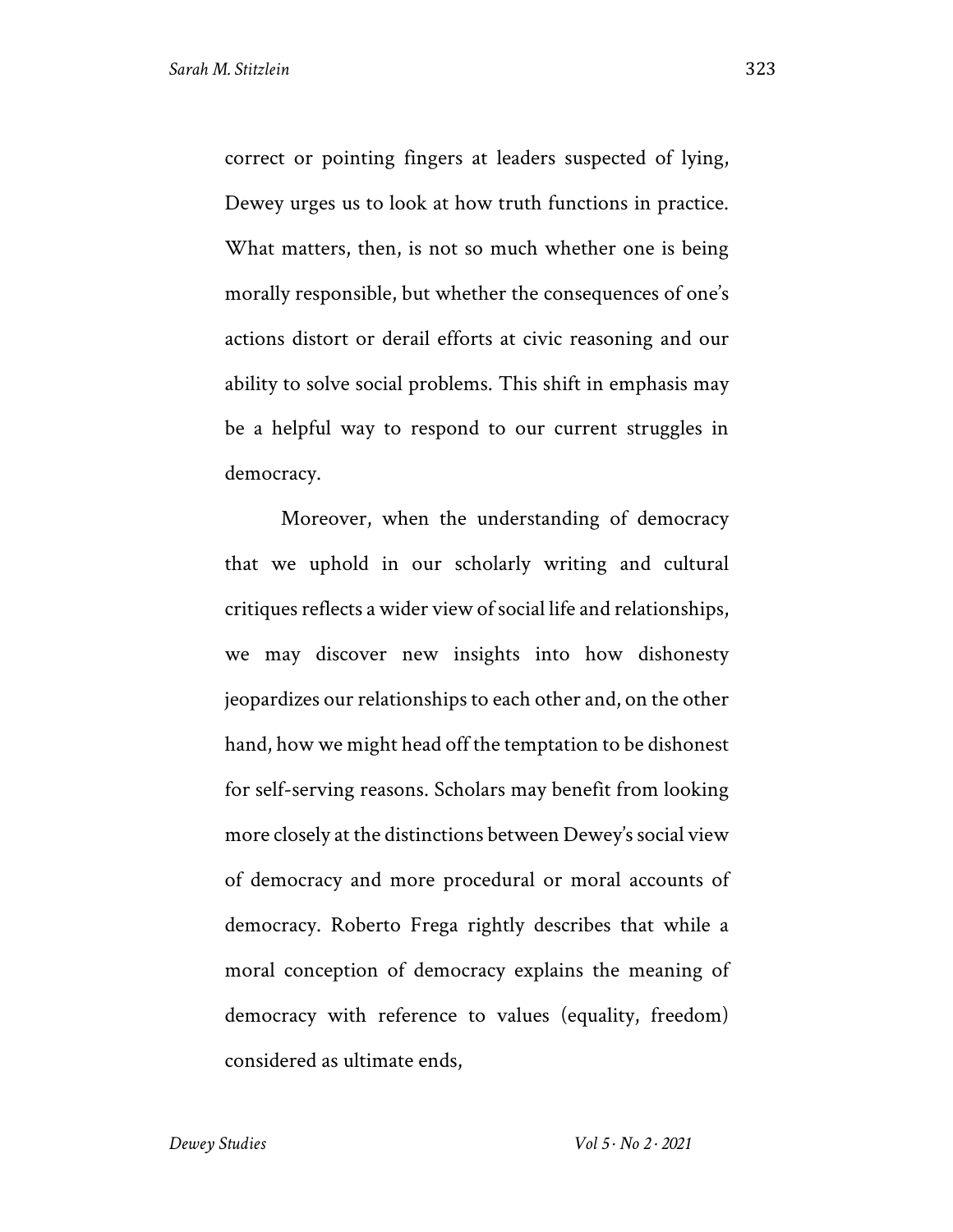a social approach to democracy is based upon a sociological understanding of human interactions and of how social life should be organized in order to reconcile individual striving toward self-expression and societal constraints relating to social stability. The differences are to this extent major. While moral conceptions are usually introduced with the aim of subordinating politics to a normative ideal, such as that of respect (liberalism) or self-government (republicanism), a social conception integrates moral considerations into a broader picture which also takes conditions of social functioning into account. $3$ 

This social view may help us better understand and ameliorate problems of truth decay and deceit as well as changes in how people relate to each other (polarization, tribal epistemology, and the like).

Working with such a renewed pragmatist vision of truth and democracy, educational theorists may make headway in proposing improved citizenship education.

<sup>3</sup> Roberto Frega, *Pragmatism and the Wide View of Democracy* (Palgrave Macmillan, 2019, 116).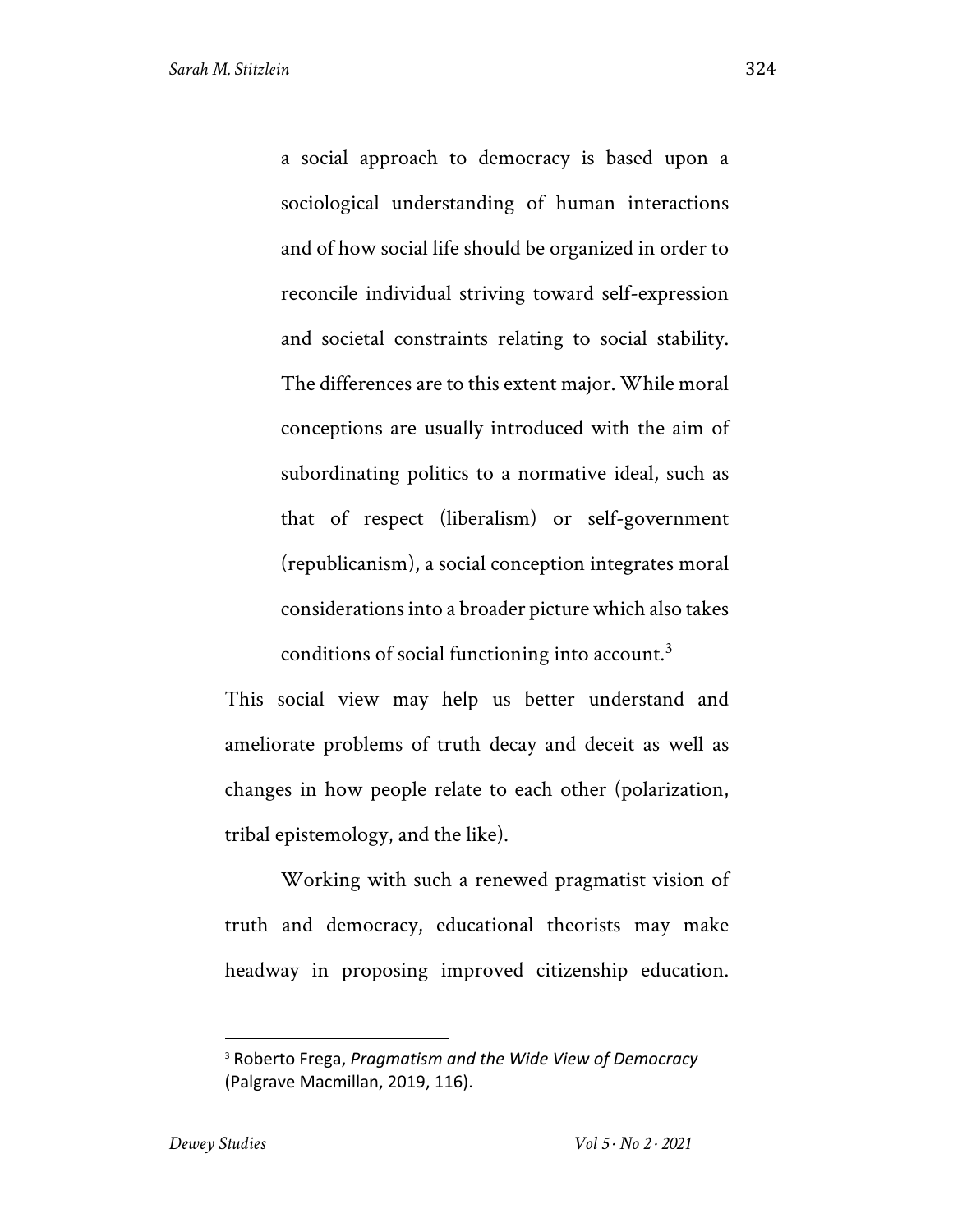While honesty is often understood in terms of the virtuous behavior of discrete individuals, honesty takes on greater significance when situated within a Deweyan conception of social democracy, which not only highlights *that* citizens are interdependent, but *celebrates* the ways in which those relationships lead to better epistemic solutions and greater civic well-being. Rather than relying on character education or moral urging to "do what's right," honesty could be better cultivated through practices which affirm its consequences on our lives and incline us to act sincerely, seek accuracy, and be forthright.

This sort of education is aligned with the cultivation of honesty as a habit in the unique sense upheld by Dewey, where habits are not merely dull routines we repeat unthinkingly, but rather active inclinations and proclivities to certain types of behavior that have proven fruitful. Dewey notes, "Any habit marks an *inclination*—an active preference and choice for the conditions involved in its exercise. A habit does not wait, Micawber-like, for a stimulus to turn up so that it may get busy; it actively seeks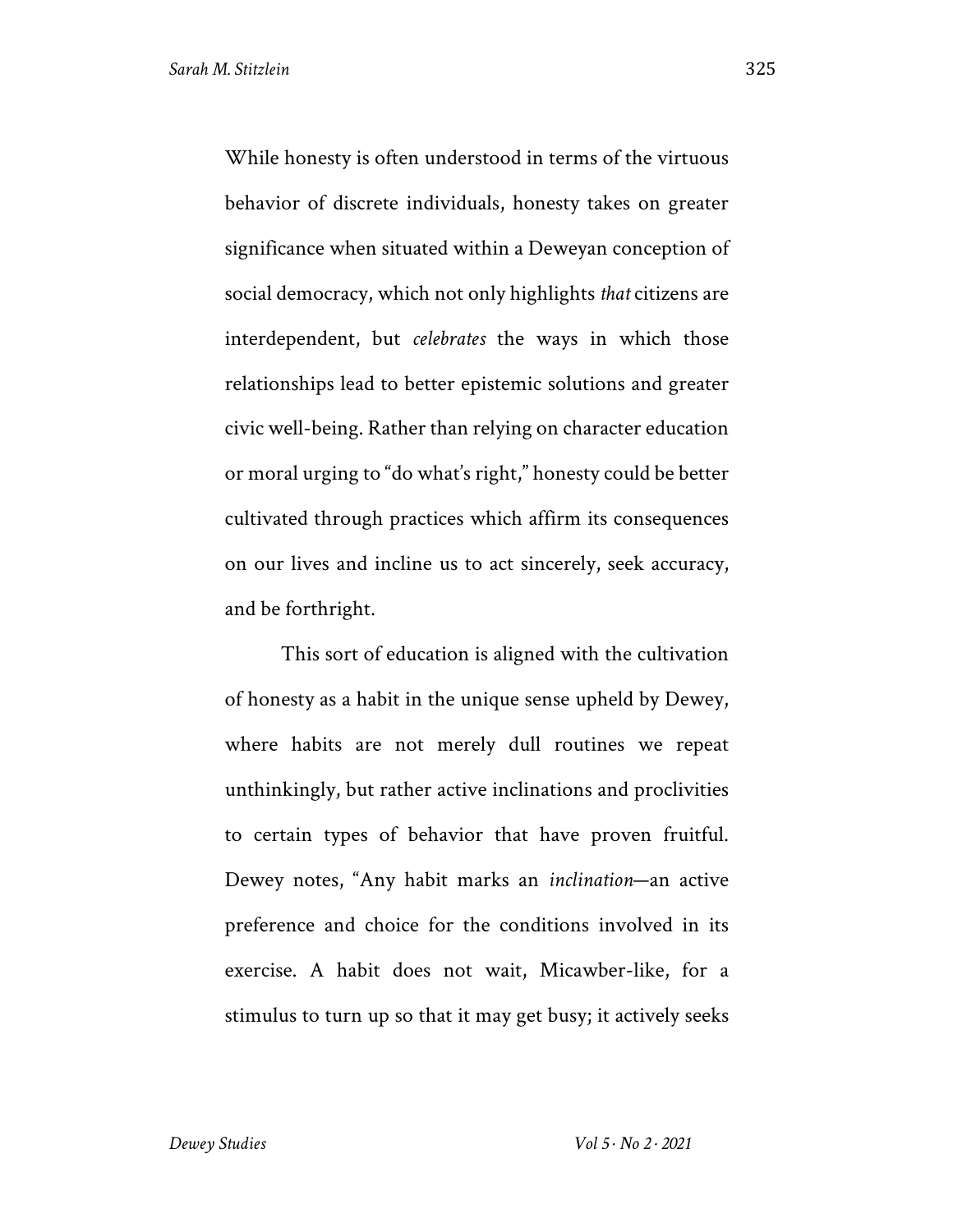for occasions to pass into full operation."<sup>4</sup> Such habits are nurtured when conditions are provided that encourage truth-seeking and truth-speaking. In classrooms, this likely entails immersing students in communities of inquiry that take up real problems, where the stakes for the students are meaningful. Within these deeply social settings, students should learn how to undertake inquiry in inclusive and cooperative ways. These experiences can reveal the epistemic and civic implications of honesty and truthseeking, while also building trusting relationships and a commitment to mutual flourishing. Educators might then connect those endeavors to complimentary skills, virtues, and habits, such as imagination, criticality, and listening. In particular, educators should focus on teaching intellectual

humility, helping students to see their "worldview as open to improvement from new evidence and the experience of others."<sup>5</sup> Dewey might have called this "open-mindedness," a proclivity to engage in inquiry, public reason giving, and

<sup>4</sup> John Dewey, "Democracy and Education." *The Middle Works, 1899-1924, Vol 9*. Edited by JoAnn Boydston. Carbondale: Southern Illinois University Press, 1980/1916, 53. <sup>5</sup> Michael Patrick Lynch, *Know-It-All Society: Truth and Arrogance in Political Culture* (New York: W.W. Norton, 2019, 149).